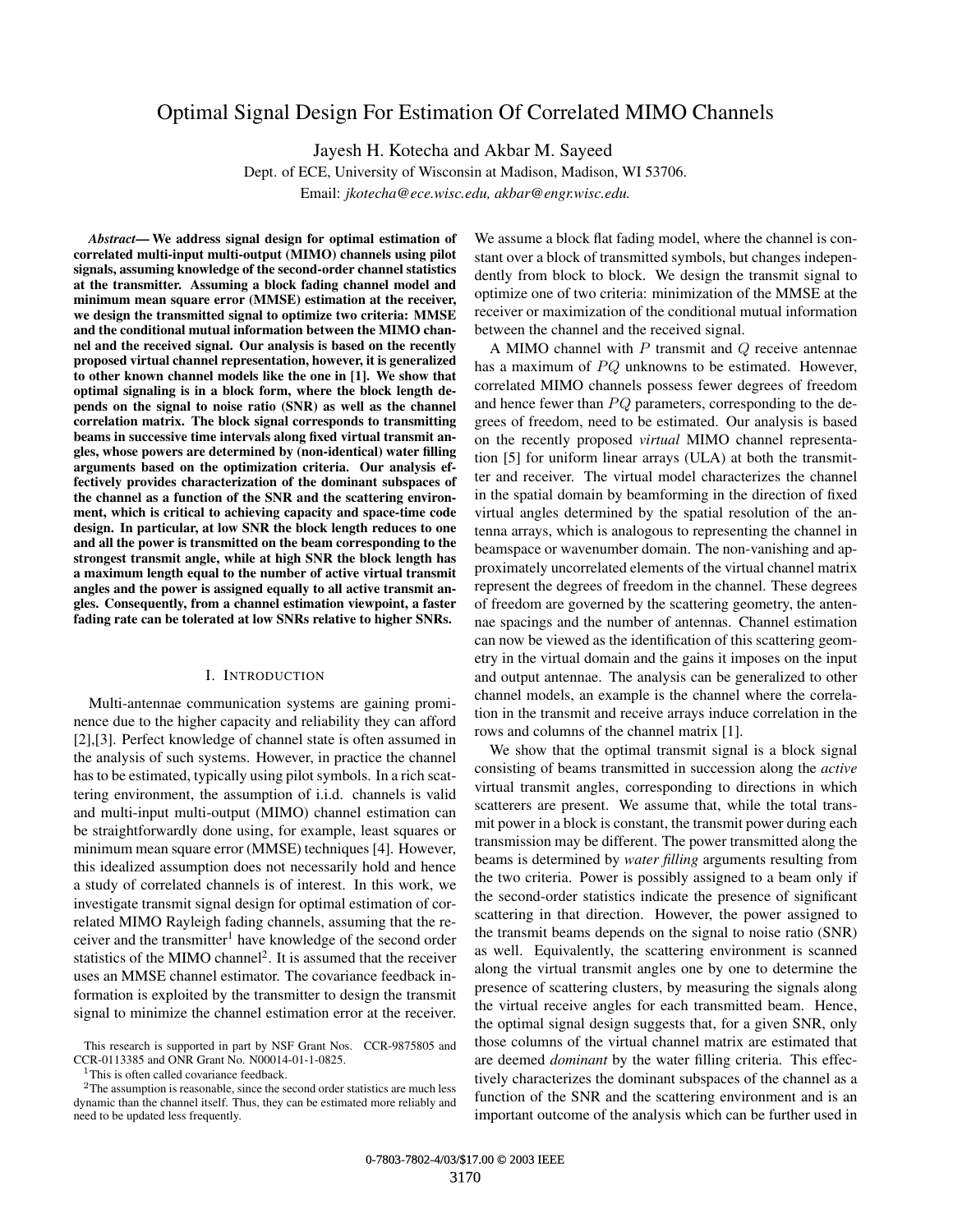other situations. For instance, space-time code design can now be done as a function of SNR, where only the dominant elements of the channel matrix are considered in the design. Notably, capacity results in the case of imperfect channel state information indicate that identification of such dominant degrees of freedom is critical to achieving capacity [6].

Section II introduces the MIMO channel and briefly describes the virtual representation. Section III discusses MMSE estimation of the MIMO channel and motivates criteria for optimum signal design which are presented in Section IV. Section V presents numerical simulation results.<sup>3</sup>

## II. MIMO CHANNEL MODEL

Consider a narrowband frequency non-selective MIMO channel with *P* transmit and Q receive antennae. With *k* indicating discrete time, if  $s(k)$  is the transmit vector of dimension *P*, then the *Q* dimensional received signal  $\mathbf{x}(k)$  can be written as

$$
\mathbf{x}(k) = \mathbf{H}(k)\mathbf{s}(k) + \mathbf{n}(k) \tag{1}
$$

where  $H(k)$  is the  $Q \times P$  channel gain matrix.  $n(k)$  is the *Q* dimensional zero mean, complex white Gaussian noise vector, with covariance matrix  $\sigma^2 I_Q$ . The channel gain between the  $n - th$  receive and  $m - th$  transmit antenna is denoted by  $H[m, n]$ .

In [5], the *virtual* channel representation is proposed where the transmit and receive antennae are uniform linear arrays (ULA). If  $d_T$  and  $d_R$  are the transmit and receive array spacings, then H can be related to the physical propagation environment via the array steering and response vectors

 $\mathbf{a}_T(\theta_T) = \frac{1}{\sqrt{P}}[1, \exp(-j2\pi\theta_T), \dots, \exp(-j2\pi(P-1)\theta_T)]^T$  $\mathbf{a}_R(\theta_R) = \frac{1}{\sqrt{Q}} [1, \exp(-j2\pi\theta_R), \dots, \exp(-j2\pi(Q-1)\theta_R)]^T$ where the  $\theta$  is the delay between the signals received at adjacent elements in the array due to a point source at angle  $\phi$  (relative to a horizontal axis). If  $\lambda$  is the wavelength of propagation, then  $\theta = \frac{d}{\lambda} \sin \phi$ . We will interpret  $\theta$  as a normalized angle. The linear virtual channel representation in [5] exploits the finite dimensionality of the spatial signal space arising from finite number of array elements and finite array apertures. Without loss of generality, assume *P* and *Q* to be odd and define  $\tilde{Q} = (Q-1)/2$  and  $\tilde{P} = (P-1)/2$ . The virtual channel representation is given by

$$
\mathbf{H} = \sum_{q=-\tilde{Q}}^{\tilde{Q}} \sum_{p=-\tilde{P}}^{\tilde{P}} \mathbf{H}_{V}[p,q] \mathbf{a}_{R}(\tilde{\theta}_{R,q}) \mathbf{a}_{T}^{H}(\tilde{\theta}_{T,p}) = \tilde{\mathbf{A}}_{R} \mathbf{H}_{V} \tilde{\mathbf{A}}_{T}^{H}
$$

where  $\tilde{\mathbf{A}}_R=[\mathbf{a}_R(\tilde{\theta}_{R,-\tilde{Q}}),\ldots,\mathbf{a}_R(\tilde{\theta}_{R,+ \tilde{Q}})]$   $(Q\times Q)$  and  $\tilde{\mathbf{A}}_T=$  $[\mathbf{a}_T(\tilde{\theta}_{T,-\tilde{Q}}), \ldots, \mathbf{a}_T(\tilde{\theta}_{T,+ \tilde{Q}})]$   $(P \times P)$  are defined by the *fixed* virtual angles  $\tilde{\theta}_{R,q}$  and  $\tilde{\theta}_{T,p}$  and are full rank. We assume that the spatial virtual angles are uniformly spaced [5] and hence  $A_T$  and  $A_R$  are discrete Fourier transform matrices (and hence

unitary). Note that the virtual model is *linear* in the gains and spatial angles, since these angles are fixed a priori. Note that we can write  $\mathbf{h} = \text{vec}(\mathbf{H}) = (\tilde{\mathbf{A}}_T^* \otimes \tilde{\mathbf{A}}_R)\mathbf{h}_V$ . The resulting channel correlation has a *Kronecker* structure given by

$$
\mathbf{R} = E(\mathbf{h}\mathbf{h}^H) = (\tilde{\mathbf{A}}_T^* \otimes \tilde{\mathbf{A}}_R) \mathbf{R}_V (\tilde{\mathbf{A}}_T^* \otimes \tilde{\mathbf{A}}_R)^H.
$$
 (2)

An important consequence of the virtual modelling is that, the elements of  $\mathbf{H}_V$  are approximately *uncorrelated* and hence  $\mathbf{R}_V$ is approximately diagonal regardless of the correlation structure of R [5]. The structure obtained by the virtual model allows simplification in signal design and provides interesting interpretations as shall be seen.

The techniques developed in this paper can be straightforwardly generalized to channels where the channel matrix can be expressed as

$$
\mathbf{H} = \mathbf{U}_R \mathbf{H}_V \mathbf{U}_T^H \tag{3}
$$

where  $U_T$  and  $U_R$  are the transmit and receive unitary matrices and the elements of  $H_V$  are *uncorrelated* but not necessarily identically distributed. The resulting channel correlation has a Kronecker structure similar to (2). Such channel models may arise as a consequence of the array geometry as was seen above in the case of ULAs. Another example is the channel model, where it is assumed that the transmitter and receiver antennae arrays have correlated elements [1]. The channel matrix can be written as

$$
\mathbf{H} = \Sigma_R^{1/2} \mathbf{H}_w \Sigma_T^{1/2} = \mathbf{U}_R \mathbf{H}_V \mathbf{U}_T^H
$$
 (4)

where the elements of  $H_w$  are i.i.d. The matrices  $\Sigma_T$  and  $\Sigma_T$  are the transmit and receive array correlation matrices with eigen value decompositions (EVD)  $U_T \Lambda_T U_T^H$  and  $U_R \Lambda_R U_R^H$ respectively. The elements of  $\mathbf{H}_V$  are uncorrelated with diagonal covariance matrix given by  $\mathbf{R}_V = \Lambda_T \otimes \Lambda_R$  [8].

Since H and  $H_V$  are unitarily equivalent, estimation of the MIMO channel can be equivalently performed by obtaining estimates of  $H_V$ . From (1) and (3), we can write the received signal as

$$
\mathbf{x}(k) = \tilde{\mathbf{A}}_R \mathbf{H}_V(k) \tilde{\mathbf{A}}_T^H \mathbf{s}(k) + \mathbf{n}(k).
$$
 (5)

In the eigen or virtual domain,

$$
\mathbf{x}_V(k) = \mathbf{H}_V(k)\mathbf{s}_V(k) + \mathbf{n}_V(k) \tag{6}
$$

where  $\mathbf{x}_V = \tilde{\mathbf{A}}_R^H \mathbf{x}$  and  $\mathbf{s}_V = \tilde{\mathbf{A}}_T^H \mathbf{s}$  are the projections of the received and transmitted signals onto the fixed receive and transmit response vectors respectively. Equation (6) provides an interesting interpretation of transmission in the virtual domain. Each element of  $\mathbf{x}_V$  ( $\mathbf{s}_V$ ) corresponds to a signal received (transmitted) from (to) the fixed virtual angles  $\theta_{T,p}$  ( $\theta_{R,q}$ ) and the corresponding element in  $H_V$  indicates the coupling gain between these angles [5]. Note that since  $A_R$  is unitary,  $n_V =$  $A_R$ **n** is zero mean, white Gaussian with covariance  $\sigma^2 I_q$ .

In the following development, we assume the MIMO channel to be block fading, i.e.  $H(k) = H$  for  $k = 1, \ldots, K$  and the channel is independent between different blocks of *K* symbols. Assuming that training symbols  $s(k)$ ,  $k = 1, \ldots, K$  are sent in a block mode and denoting  $S = [s(1), \ldots, s(K)]$ , the block fading model is given by

$$
\mathbf{X}_V = \mathbf{H}_V \mathbf{S}_V + \mathbf{N}_V,
$$

<sup>&</sup>lt;sup>3</sup>*Notation*: For an integer *Q*, **I**<sub>*Q*</sub> is a  $Q \times Q$  identity matrix. If **X** is a  $Q \times K$ matrix,  $\text{vec}(\mathbf{X})$  denotes the  $QK \times 1$  vector obtained by stacking columns of **X**.  $\otimes$  denotes the Kronecker product [7]. The inverse and pseudo-inverse of **X** are denoted by **X**<sup>−1</sup> and **X**<sup>†</sup>. tr(**X**) denotes the trace of the square matrix **X**. diag( $[a_1, \ldots, a_Q]$ ) is a  $Q \times Q$  diagonal matrix with diagonal elements  $a_1, \ldots, a_Q$ .  $E(\cdot)$  denotes the expectation operator.  $(x)^+ = \max(0, x)$ .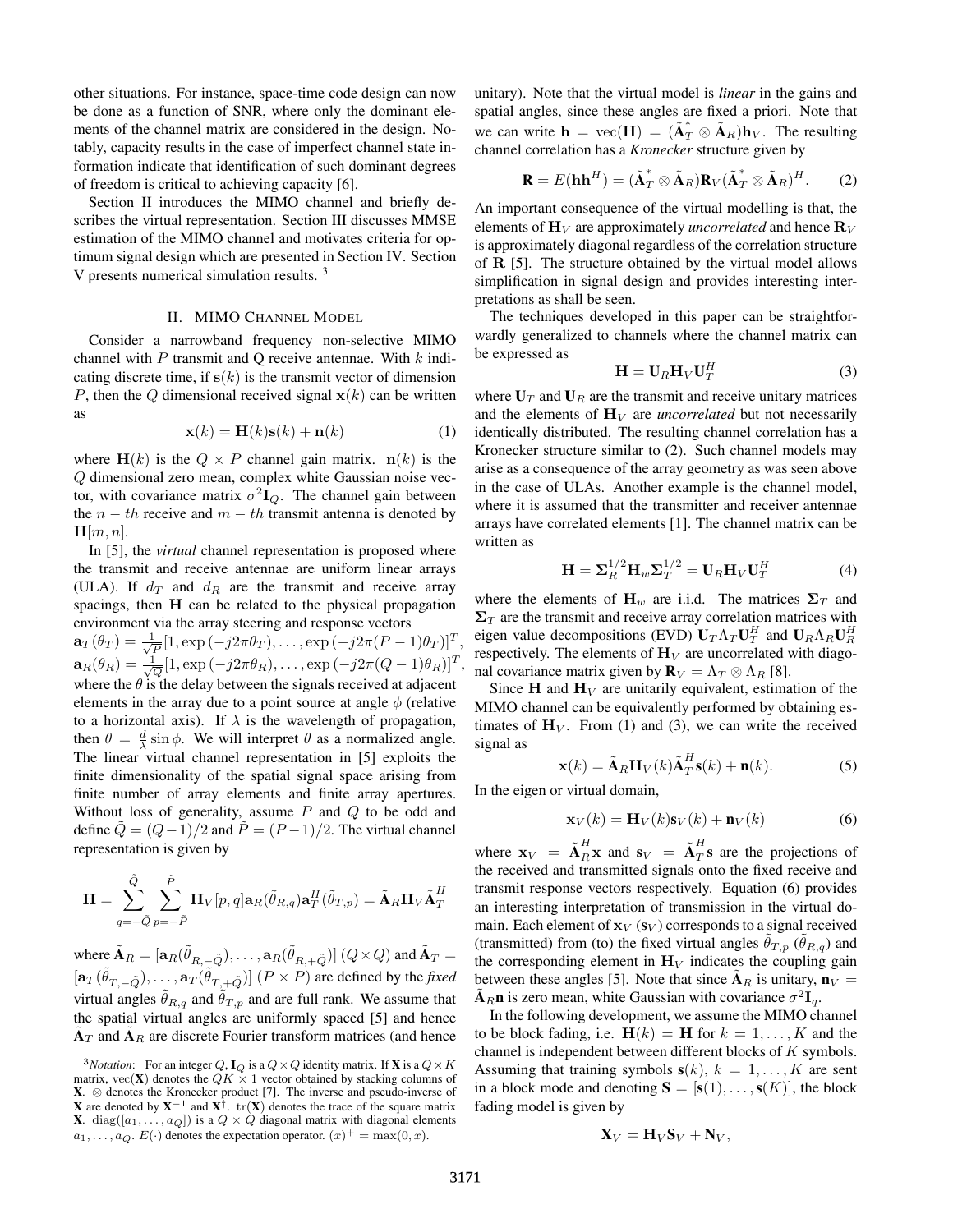where  $X_V = [x_V(1), ..., x_V(K)], S_V = [s_V(1), ..., s_V(K)]$ and  $N_V = [\mathbf{n}_V(1), \dots, \mathbf{n}_V(K)]$ . Stacking the columns of  $\mathbf{X}_V$ , we obtain

$$
\tilde{\mathbf{x}}_V = \text{vec}(\mathbf{X}_V) = (\mathbf{S}_V^T \otimes \mathbf{I}_Q) \text{vec}(\mathbf{H}_V) + \text{vec}(\mathbf{N}_V) = \tilde{\mathbf{S}}_V \mathbf{h}_V + \tilde{\mathbf{n}}_V
$$
\n(7)

where we denote  $\tilde{\mathbf{S}}_V = (\mathbf{S}_V^T \otimes \mathbf{I}_Q)$ . Using (7), we proceed with the estimation of  $h_V$ , which is a  $PQ$  vector. Clearly, since the maximum number of unknowns in  $h_V^4$  is  $PQ$ , we need to transmit a block of  $K \leq P$  symbols [9]. Hence, we need the quasi-static channel to be constant for only  $K \leq P$  time periods.

### III. MMSE AND MAP ESTIMATION

The model (7) is linear in  $h_V$  and Gaussian. Hence, it can be shown that the linear MMSE estimate, the MMSE estimate and the MAP estimate are *identical*. In this paper, we assume that the covariance matrix  $\mathbf{R}_V = E(\mathbf{h}_V \mathbf{h}_V^H)$  (or equivalently  $\mathbf{R} =$  $E(\mathbf{h}\mathbf{h}^H)$ ) is known. The linear MMSE estimator minimizes the error MSE =  $E[\|\mathbf{h}_V - \hat{\mathbf{h}}_V\|^2]$ . The resulting linear estimate is

$$
\hat{\mathbf{h}}_V = \mathbf{G}_{opt} \tilde{\mathbf{x}}_V \tag{8}
$$

where  $\mathbf{G}_{opt}$  is a  $PQ \times PQ$  matrix given by

$$
\mathbf{G}_{opt} = \arg\min_{\mathbf{G}} E[\|\mathbf{h}_V - \mathbf{G}\tilde{\mathbf{x}}_V\|^2] = \mathbf{R}_V \tilde{\mathbf{S}}_V^H (\tilde{\mathbf{S}}_V \mathbf{R}_V \tilde{\mathbf{S}}_V^H + \sigma^2 \mathbf{I})^{-1}.
$$
\n(9)

Using the orthogonality principle, the error covariance matrix and the minimum MSE are

$$
\mathbf{C}_e = \mathbf{R}_V - \mathbf{R}_V \tilde{\mathbf{S}}_V^H (\tilde{\mathbf{S}}_V \mathbf{R}_V \tilde{\mathbf{S}}_V^H + \sigma^2 \mathbf{I})^{-1} \tilde{\mathbf{S}}_V \mathbf{R}_V = (\mathbf{R}_V^{\dagger} + \frac{1}{\sigma^2} \tilde{\mathbf{S}}_V^H \tilde{\mathbf{S}}_V)^{-1},
$$
(10)

$$
MMSE = \text{tr}(\mathbf{C}_e(\tilde{\mathbf{S}}_V)).
$$
\n(11)

respectively. Moreover, if  $h_V$  is assumed to be zero mean Gaussian with covariance  $\mathbf{R}_V$ , then the linear estimate in (8) is also the maximum a posteriori estimate. The conditional mutual information (CMI) between the received signal and the channel  $h_V$  is given by

$$
\text{CMI}(\tilde{\mathbf{S}}_V) = \log \det(\mathbf{I} + \frac{1}{\sigma^2} \tilde{\mathbf{S}}_V \mathbf{R}_V \tilde{\mathbf{S}}_V^H).
$$
 (12)

Note that,  $C_e$  is a function  $S_V$ . In the next section, we consider optimal signal design of the transmit block  $S_V$  to satisfy two optimization criteria.

## IV. OPTIMUM SIGNAL DESIGN

We consider the design of the optimum transmit block signal  $\mathbf{S}_V$  (or equivalently  $\mathbf{S}_V$ ) with respect to two criteria: minimization of the MMSE (11) and maximization of the mutual information (12) between the channel and received signal conditioned on the transmitted block signal. We state the two optimization problems as follows:

$$
\min_{\tilde{\mathbf{S}}_V} \text{ tr}(\mathbf{R}_V^{\dagger} + \frac{1}{\sigma^2} \tilde{\mathbf{S}}_V^H \tilde{\mathbf{S}}_V)^{-1} \quad \text{s.t.} \quad \text{tr}(\tilde{\mathbf{S}}_V^H \tilde{\mathbf{S}}_V) \le P\beta, \tag{13}
$$

$$
\max_{\tilde{\mathbf{S}}_V} \log \det(\mathbf{I} + \frac{1}{\sigma^2} \tilde{\mathbf{S}}_V \mathbf{R}_V \tilde{\mathbf{S}}_V^H) \text{ s.t. } \text{tr}(\tilde{\mathbf{S}}_V^H \tilde{\mathbf{S}}_V) \le P\beta,
$$
\n(14)

where  $\beta$  is the total transmitted power and  $P$  is the number of transmit antennae. Note that the constraint  $tr(\tilde{\mathbf{S}}_V^H \tilde{\mathbf{S}}_V) \leq$ *P* $\beta$  is equivalent to the finite power constraint  $tr(S_V^H S_V)$  =  $tr(S^H S) \leq \beta$ . We develop the signal design using the SVD of the transmitted block matrix. Denote the SVDs of  $S_V^T$  =  $\mathbf{U}_S \Lambda_S \mathbf{V}_S^H$  and  $\tilde{\mathbf{S}}_V = \mathbf{U}_{\tilde{S}} \Lambda_{\tilde{S}} \mathbf{V}_{\tilde{S}}^H$ , where  $\mathbf{U}_S, \mathbf{V}_S, \mathbf{U}_{\tilde{S}}$  and  $V_{\tilde{S}}$  are unitary matrices and  $\Lambda_S$ <sup>o</sup> and  $\Lambda_{\tilde{S}}$  are diagonal matrices. Since  $\tilde{\mathbf{S}}_V = (\mathbf{S}_V^T \otimes \mathbf{I}_Q)$ , it follows that  $\mathbf{U}_{\tilde{S}} = \mathbf{U}_S \otimes \mathbf{I}_Q$ ,  $\Lambda_{\tilde{S}} = \Lambda_S \otimes \mathbf{I}_Q$  and  $\mathbf{V}_{\tilde{S}} = \mathbf{V}_S \otimes \mathbf{I}_Q$ . The following theorem states our main result, for a proof see [8].

*Theorem 1:* Consider the constrained optimization problems in (13) and (14) respectively. The globally optimal solution has a structure given by

$$
\tilde{\mathbf{S}}_{V,opt} = \tilde{\Lambda}_{opt} \mathbf{V}_{\tilde{S}} \tag{15}
$$

where  $\tilde{\Lambda}_{opt} \in \mathbb{R}^{PQ \times PQ}$ . The optimal  $V_{\tilde{S}}$  is a matrix of the eigenvectors of  $\mathbf{R}_V$ , i.e  $\mathbf{V}_{\tilde{S}} = \mathbf{I}$  and  $\tilde{\Lambda}_{opt}$  is the solution to

$$
\tilde{\Lambda}_{opt} = \tilde{\Lambda}_M = \arg\min_{\Lambda_{\tilde{S}}} \text{tr}(\mathbf{R}_V^{\dagger} + \frac{1}{\sigma^2} \Lambda_{\tilde{S}}^H \Lambda_{\tilde{S}})^{-1}
$$
\n
$$
\text{s.t. } \text{tr}(\Lambda_{\tilde{S}}^H \Lambda_{\tilde{S}}) \le P\beta
$$
\n(16)

and 
$$
\tilde{\Lambda}_{opt} = \tilde{\Lambda}_C = \arg \max_{\Lambda_{\tilde{S}}} \log \det(\mathbf{I} + \Lambda_{\tilde{S}} \mathbf{R}_V \Lambda_{\tilde{S}}^H)
$$
 (17)  
s.t.  $\text{tr}(\Lambda_{\tilde{S}}^H \Lambda_{\tilde{S}}) \le P\beta$ 

respectively.

Since  $\tilde{\mathbf{S}}_V = (\mathbf{S}_V^T \otimes \mathbf{I}_Q)$ , from Theorem 1 the optimal transmit signal is  $S_V = \Lambda_{opt}$  where  $\Lambda_{opt}$  is the solution to

$$
\arg\min_{\Lambda_S} \sum_{i=1}^{P} \sum_{j=1}^{Q} \left( \frac{\sigma^2 \mathbf{R}_V[(i-1)Q+j,(i-1)Q+j]}{\sigma^2 + \mathbf{R}_V[(i-1)Q+j,(i-1)Q+j]\beta_i} \right)
$$
\n
$$
\arg\max_{\Lambda_S} \sum_{i=1}^{P} \sum_{j=1}^{Q} \log \left( 1 + \frac{\mathbf{R}_V[(i-1)Q+j,(i-1)Q+j]\beta_i}{\sigma^2} \right)
$$
\n(18)\n(19)

subject to the constraint  $\sum_{i=1}^{P} \beta_i \leq \beta$ ,  $\beta_i = |\Lambda_{opt}[i, i]|^2$ , for the MMSE and CMI criteria respectively. Thus, the optimal transmit signal is a block diagonal signal (in the virtual domain). The optimal signal structure specifies that during the *P* block transmission, at each time instant  $i \in 1, \ldots, P$ , the signal is transmitted along the *i*-th transmit eigen vector with the powers specified by  $\beta_i$ . Due to the diagonal structure of  $\mathbf{S}_V$ ,  $\mathbf{G}_{opt}$ (9) and C*<sup>e</sup>* (10) become diagonal, which enables *independent* processing at the receiver. The channel estimate is given by

$$
\hat{\mathbf{h}}_V[(i-1)Q+j] = \left(\frac{\mathbf{R}_V[(i-1)Q+j,(i-1)Q+j] \Lambda_{opt}[i,i]}{\sigma^2 + \mathbf{R}_V[(i-1)Q+j,(i-1)Q+j] \mid \Lambda_{opt}[i,i]|^2}\right) \cdot \mathbf{x}_V[(i-1)Q+j],
$$

for  $j = 1, \ldots, Q$ ;  $i = 1, \ldots, P$ . From this equation, note that the *i*-th transmission allows us to estimate the *Q* elements in

<sup>&</sup>lt;sup>4</sup>The number of unknowns in  $h_V$  would be smaller in correlated channels. If the prior variance of a given element of  $h_V$  is zero, then it implies that the element is itself zero.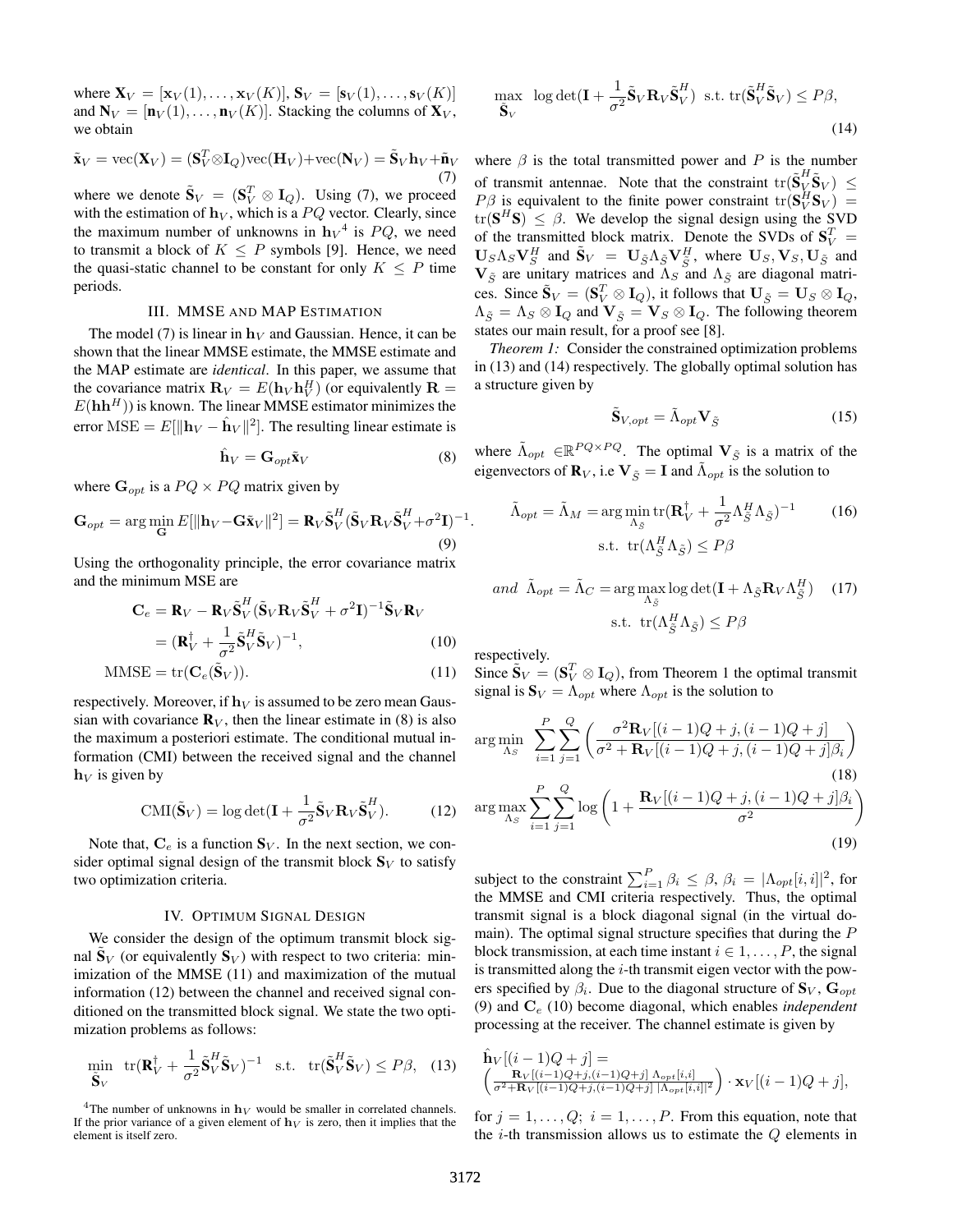

Fig. 1. Physical interpretation of channel estimation - 'Scanning' the scattering environment in the virtual domain. The i-th beam is used to estimate the i-th column of  $\mathbf{H}_V$ .

the *i* − *th* column of  $\mathbf{H}_V$ , i.e (  $\mathbf{h}_V[(i-1)Q+1], \ldots, \mathbf{h}_V[(i-1)Q+1]$  $1)Q + Q$ ] ). During the block transmission, the scattering environment is scanned sequentially to estimate each column of  $\mathbf{H}_{V}$ . This *scanning* of the virtual domain is illustrated in Figure 1.

The constrained nonlinear optimizations in (18) and (19) are the so called 'water-filling' problems and can be solved using Langrange multipliers and using the Kuhn-Tucker conditions to verify that the solutions are non-negative. However, for the general case of *P* transmit and *Q* receive antennae, we have not been able to find a closed form solution and hence it has to be obtained numerically. In the following, we obtain approximate closed form solutions in the low SNR and high SNR regions to obtain some insight. Closed form solutions exist for the special cases of a MISO channel and the transmit and receive correlated channel (4) where either  $\Sigma_T$  or  $\Sigma_R$  is equal to  $\sigma^2 \mathbf{I}$ , (both criteria give identical power assignment in these cases) for details see [8].

In the following discussion, the channel coefficient  $\mathbf{H}_V[i, i]$ is defined as *active* if  $E(|\mathbf{H}_V[j, i]|^2) > \epsilon$  for some prescribed  $\epsilon > 0$ . Thus the set of active elements can be determined a priori by examining  $\mathbf{R}_V$ . Also, a column of the channel matrix  $H_V$  is defined as an *active column* if it contains at least one active element. Let  $A \subset \{1, \ldots, P\}$  be the set of active columns. Then for any  $i \in A$ ,  $Q_i$  is the number of active elements in the *i*-th column. We define the transmitted signal to noise ratio (TSNR) as the ratio of the transmitted signal power to the noise power  $\frac{\beta}{\sigma^2}$  and the *per virtual angle pair* received signal to noise ratio (RSNR) as the ratio of the received signal power to the noise power  $\text{RSNR}(i, j) = \frac{\text{R}_V[(i-1)Q+j,(i-1)Q+j]\beta_i}{\sigma^2}$  between the  $i - th$  transmit and  $j - th$  receive angle pair for  $i = 1, \ldots, P; j = 1, \ldots, Q.$ 

*1) High SNR Case:* Consider the high RSNR case, where RSNR(i, j)  $\gg$  1. Let  $Q_i$  be the number of active elements in the *i*-th column (or equivalently the number of active receive elements the *i*-th transmit beam couples with). Using Langrange multipliers, it can be shown that for high RSNR case, MMSE and CMI criteria assign power according to

MMSE: 
$$
\beta_i = \frac{\sqrt{Q_i}\beta}{\sum_{i=1}^P \sqrt{Q_i}}
$$
  $i = 1, ..., P,$  (20)

and CMI: 
$$
\beta_i = \frac{Q_i \beta}{\sum_{i=1}^P Q_i} \quad i = 1, \dots, P, \qquad (21)
$$

respectively. Thus, the CMI (MMSE) criterion assigns power to the transmit beams in proportion to the sum (square root of the sum) of the active elements they couple with at the receiver. *Remark*: In the extreme case, when all the elements of  $\mathbf{H}_V$  are active, then *equal* power is distributed at all transmit branches for both the criteria.

*2) Low SNR Case:* Consider the low RSNR case, where RSNR(i, j)  $\ll 1$ ,  $\forall i$ , j. Using Langrange multipliers, it can be shown that the MMSE and CMI criteria assign all the power *β* to the *k−*th transmit beam such that

MMSE: 
$$
k = \arg \max_{i} \sum_{j=1}^{Q} \mathbf{R}_{V}^{2}((i-1)Q + j, (i-1)Q + j),
$$
 (22)

and  
CMI: 
$$
k = \arg \max_{i} \sum_{j=1}^{Q} \mathbf{R}_V((i-1)Q + j, (i-1)Q + j),
$$
 (23)

respectively. Thus at low RSNR, the CMI (MMSE) criterion assigns all the power to that transmit angle for which, the sum (sum of squares) of the variances of the corresponding virtual receive elements is maximum.

From the extreme cases, we conclude that the number of transmit beams to be sent and hence the block length *K* depends on the SNR. For high SNR, *K* is determined by the number of active columns (which can be determined a priori from  $\mathbf{R}_V$ ) and have a maximum value of  $K = P$ . Whereas for low SNR,  $K = 1$  and all the power is transmitted in the strongest transmit direction. For medium SNR,  $1 \leq K \leq P$  and the powers will be determined by the water filling criteria. Also note that for i.i.d. channels, equal power will be assigned to all transmit beams irrespective of the SNR.

### V. INTERPRETATION AND SIMULATIONS

The optimal signal is a block of length  $K \leq P$  and has a diagonal structure given by  $S_V = \Lambda_S$ . The block  $S_V$  represents beams transmitted in succession along the fixed virtual transmit angles, with the powers given by the water filling arguments (18) and (19) for the MMSE and CMI criteria, respectively. Basically, the scattering environment is scanned along the virtual transmit angles, one by one, and the presence of scatterers is determined, by measuring the signal along the receive virtual angles for each transmitted beam. In other words, the *i*-th transmitted beam is used to estimate the *i*-th column of  $H_V$ . Depending on (the diagonal entries of)  $R_V$  and the SNR, power is assigned to the beams by water filling, which identifies the set of virtual transmit angles that couple strongly enough with receive angles or effectively the dominant subspaces of the channel. Hence the block length  $K$ , which is exactly equal to the size of this set, depends on the SNR and  $\mathbf{R}_V$ . In particular, for low SNR,  $K = 1$ , while for high SNR  $K$  has a maximum value equal to the number of active columns determined from  $\mathbf{R}_V$  (which has a maximum of *P*) and for medium SNR,  $1 \leq K \leq P$ . This in turn implies that at low SNR, a faster *fading rate* can be tolerated than at high SNR, since fewer essential parameters need to be estimated. For high SNR, the CMI (MMSE) criterion assigns the power to the transmit angles in proportion to the sum  $(\sqrt{\text{sum}})$  of the active elements they couple with at the receiver. As the SNR decreases further, the weakest transmit beam (as determined by the water filling